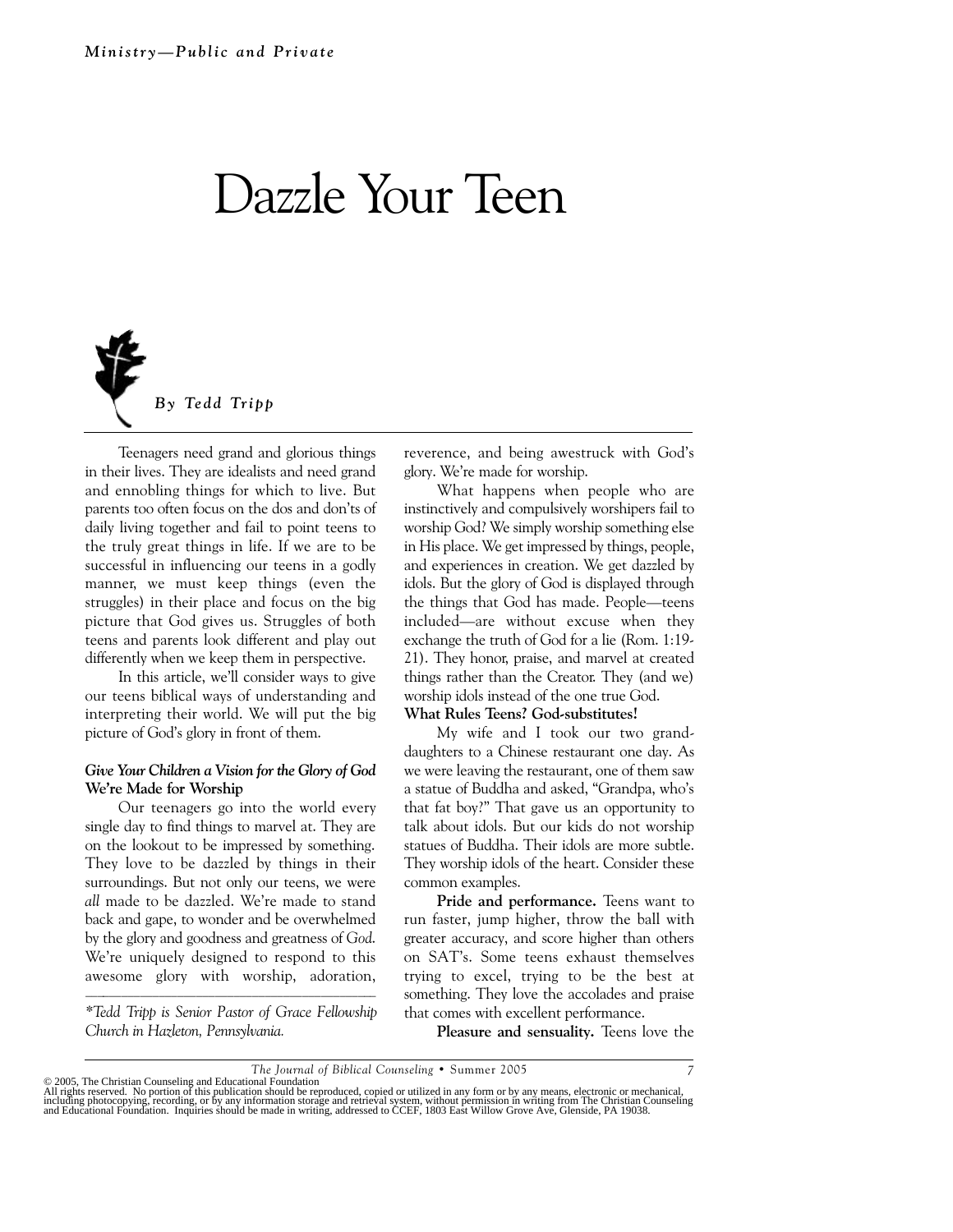rush of doing new things; going new places; finding heart-throbbing, adrenalin-pumping excitement. "Extreme sports" is an expression of that craving for the rush of something new, extreme, exciting, and thrilling. There is a direct connection between the drive for sense experience and pleasure and the culture of boredom.

**Possessions.** Teens are packrats. They collect stuff. They polish their stuff and display it. They want assurances that no one will touch their stuff. They're oriented toward a life that consists of the abundance of personal possessions.

**Fear of Man.** Teens want approval and acceptance by others. Being cool, being part the "in" crowd is of major importance. They often take their cues off the opinions of others.

Our teens do exactly what Romans 1 describes. Either they know the wonder and glory of God and are dazzled by His beauty or they bow before enticing idols.

To find the idols in your own life, ask yourself these questions: What rules me? What makes life worthwhile? What gives me so much joy and comfort that it pushes God into the background? The answers to these questions identify the idols of *your* heart. Parents and teens stand on common ground when it comes to the battle for the heart.

## **Our Calling as Parents**

In heaven we will be glorified *finite* creatures—not infinite like God—only God can be infinite. The infinite God in His infinite glory will dazzle us. Every single day throughout eternity we will see new revelations of the wonder of God. There's greatness in God that can't be fathomed. He can't be measured. That's what the psalmist talks about. We are called to commend the works of God to the next generation by asking, "Have *you* seen how glorious and marvelous God really is?" Listen to the words of the psalmist:

> Great is the LORD and most worthy of praise;

His greatness no one can fathom.

One generation will commend Your works to another; they will tell of Your mighty acts.

They will speak of the glorious splendor of

Your majesty, and I will meditate on Your wonderful works.

They will tell of the power of Your awesome works, and I will proclaim Your great deeds.

They will celebrate Your abundant goodness and joyfully sing of Your righteousness.

The LORD is gracious and compassionate, slow to anger and rich in love.

The LORD is good to all: He has compassion on all He has made.

All You have made will praise You, O LORD; Your saints will extol You.

They will tell of the glory of Your kingdom and speak of Your might,

so that all men may know of Your mighty acts and the glorious splendor of Your kingdom.

Your kingdom is an everlasting kingdom;

Your dominion endures throughout all generations.

The LORD is faithful to all His promises, and loving toward all He has made.

The LORD upholds all those who fall and lifts up all who are bowed down.

The eyes of all look to You, and You give them their food at the proper time.

You open Your hand and satisfy the desires of every living thing.

The LORD is righteous in all His ways and loving toward all He has made.

- The LORD is near to all who call on Him, to all who call on Him in truth.
- He fulfills the desires of those who fear Him; He hears their cry and saves them.
- The LORD watches over all who love Him, but all the wicked He will destroy.
- My mouth will speak in praise of the LORD. Let every creature praise His holy name forever and ever.

(Psalm 145:3-21)

You probably need to read this psalm again, more slowly. Underline everything about God. What's left is how to respond to what you have underlined!

Your teenagers are hard-wired for worship. They go out everyday looking to be dazzled. One of your most important tasks as a parent is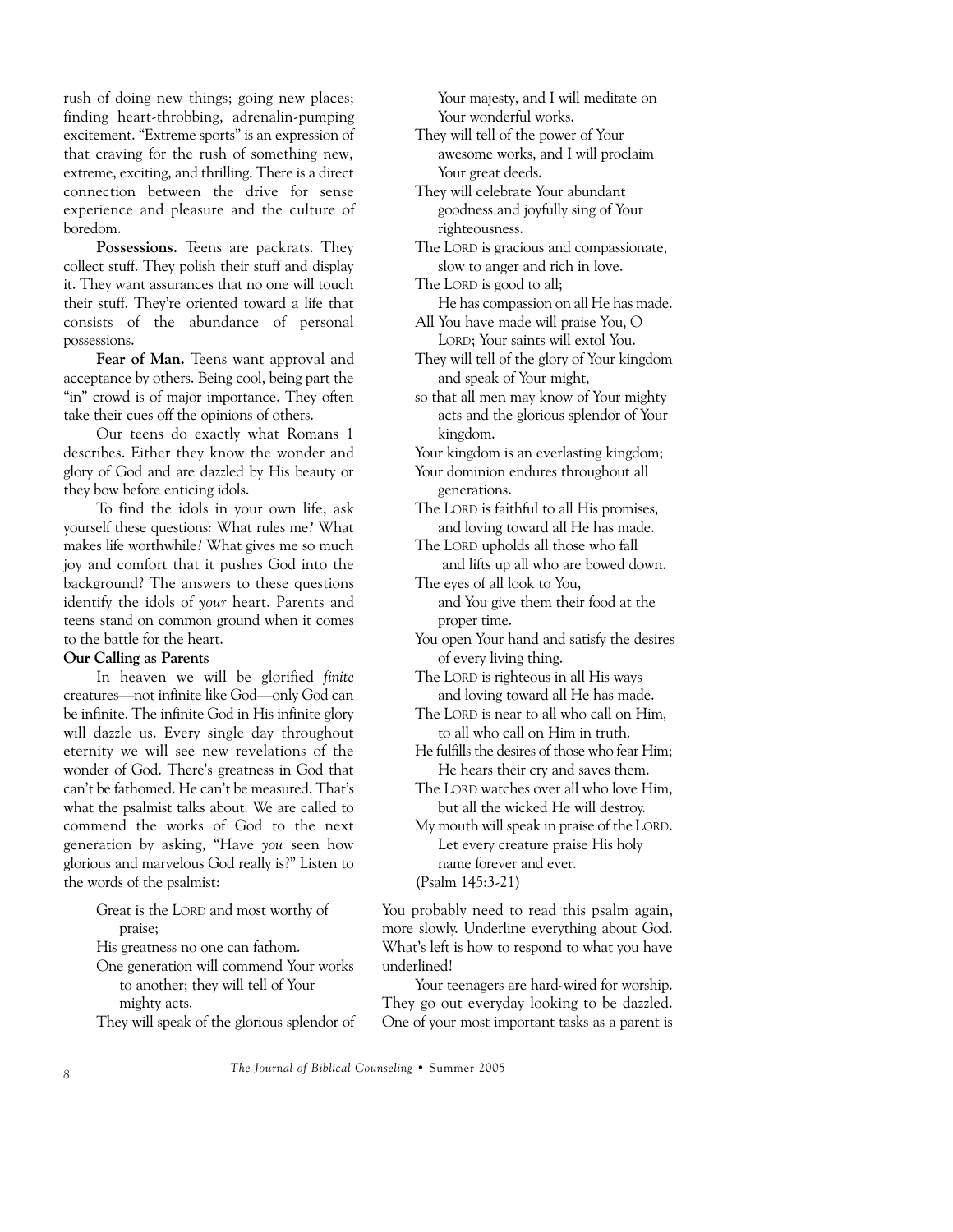to give your teens this big picture of the glory of God. That's your job description: one generation will commend God's works to another.

Think of these words from Psalm 4:6-7 "'Who can show us any good?' Let the light of your face shine on us, O LORD. You have filled my heart with greater joy than when their grain and new wine abound."

Think about the time when these verses were written. The psalmist lived in an agrarian culture. The people of that time had no ability to preserve the harvest in its freshness and no ability to extend harvest times or to rush harvest. They would have fresh produce for only a short time. They lived the rest of the year on food they had dried, salted, or stored in pots. Can you imagine the joy of their harvest time?

We still have some sense of the joy of harvest time in our own lives. I go into my garden in August and pick a nice, vine-ripened Beefsteak tomato. I cut it in thick slices, put it

Part of our calling every day is to hold out for our teens the delights that they were made for the delights of knowing God. As we see teens try to fill their appetites, we need to help them understand *the* greatest delight. We need to draw them into our confidence and share with them times when we have known the wonder of God's presence and the glories of delighting in Him. Do you share the soul-satisfying joys of savoring the presence of God? Do you ever talk about God's presence with your teen, first person. Honest? (That's different than a lecture or exhortation!)

Teenagers need to hear this message all the time: We have a glorious God. Life is found in knowing Him. Life is not found in the abundance of possessions, satisfying your appetites, having a string of successes, or all those other things. The greatest joys you can possibly experience as a human being are those joys found in the presence of God. In eternity you will still expand your understanding of those

## One of your most important tasks as a parent is to give your teens this big picture of the glory of God.

on thick crusty homemade bread, then add lettuce and some real mayonnaise. There's nothing like a tomato sandwich in the summer! You cannot make a sandwich like that out of those hothouse tomatoes they sell the rest of the year. We sense, even in our culture, the joy of harvest time. Can you imagine how heightened that joy was in David's day? "O LORD, You have filled my heart with greater joy than when grain and new wine abound."

The greatest joys we can experience are found in knowing and loving God. The deepest delights and the most satisfying pleasures and joys that we can imagine are found in knowing and loving God. David speaks of true and lasting joys in Psalm 16:11. "You have made known to me the path of life; You will fill me with joy in Your presence, with eternal pleasures at Your right hand."

Our teenagers search for pleasure, for something to delight them. They look for something that will be exciting and dazzling. eternal pleasures found in Him. The greatest beauty, the highest value, the deepest satisfaction, the longest lasting joy, the most satisfying delights, the most fulfilling pleasures, the most wonderful friendships, the most satisfying experiences are not found in going places, doing things, and owning things. They are found in knowing God.

The psalmist also speaks of men who attacked him.

> Arise, O LORD. Confront him, subdue him! Deliver my soul from the wicked by Your sword. from men by Your hand, O LORD,

from men of the world whose portion is in this life.

- You fill their womb with treasure; they are satisfied with children, and they leave their abundance to their infants.
- As for me, I shall behold Your face in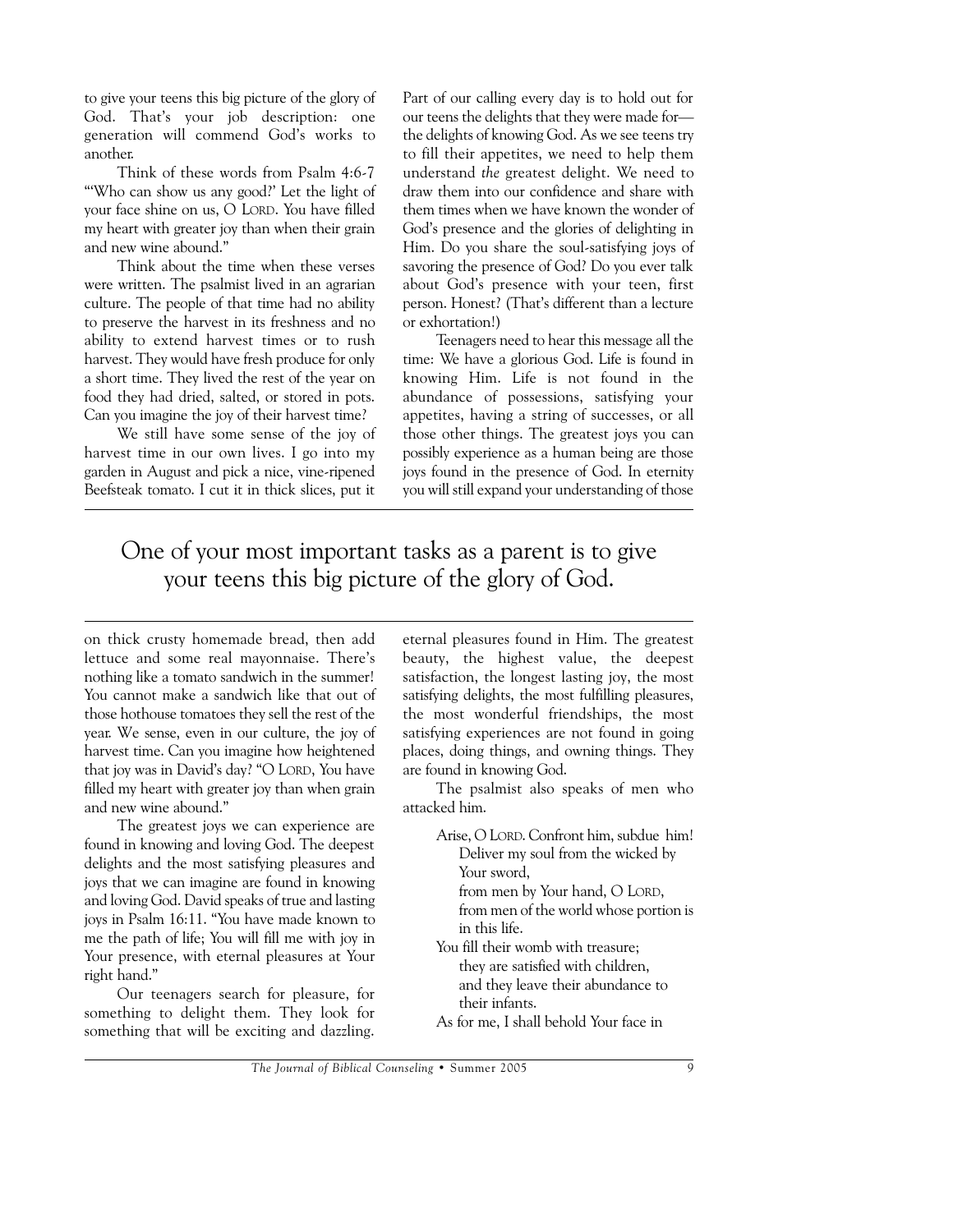righteousness;

When I awake, I will be satisfied with Your likeness. (Ps.17: 13-15)

Do you see the word picture in this psalm? The psalmist says, "I'm in the midst of this terrible situation. These people, whose pleasures and rewards are in this life, are coming against me. They leave their treasures for their children as in inheritance. But one day I'm going to awaken in the presence of the God and I'll be satisfied."

How much in life really satisfies? How much promises satisfaction without really satisfying? The soul-satisfying pleasures that your teenagers crave are ultimately found in knowing and loving God. Parents and teens stand on common ground. As we see our children seek satisfaction everywhere else, we have a wonderful opportunity to hold out for them the one God that truly satisfies.

In Psalm 27, David is confronted with extreme difficulties and distractions: evil men are bent on destroying him, armies besiege, foes attack, war breaks out. He is the strategic target of the enemies in the battle!

What's the temptation for most of us? "Lord, get me out of this! Help! Remove me from this situation!" But what does the psalmist say? "One thing I ask of the LORD, that I may dwell in the house of the LORD all the days of my life to gaze upon the beauty of the LORD and to seek Him in His temple" (Ps. 27:4). In God there is true joy, peace, and comfort. In God there is true safety even in the midst of all these foes.

## *We Live in a Fallen World*

Our teens face hard things. Teens know what it's like to be gossiped about, dissed, excluded, betrayed, rejected. They face rejection and attacks from people because they live in a fallen world. They get serious sports injuries. They fail to get into a school play, to make the team, to get accepted by their first choice college. They live with parents who let them down and siblings who are selfish. But even greater than to escape from these troubles is to know God. To know God in the midst of all the turmoil of life, to know God, to be a person who dwells in the presence of God, to be a person who is set on a rock by God, to be a person who is above the fray and above the storm because you are bound in this relationship with God—that's what you're made for. Everything within you that wants life to make sense and be filled with meaning is ultimately designed to center on God. The psalmist describes God with beautiful word pictures. Listen to the richness of these words.

> Your love, O LORD, reaches to the heavens. Your faithfulness reaches to the skies.

Your righteousness is like the mighty mountains,

Your justice is like the great deep.

- O LORD, you preserve both man and beast. How priceless is Your unfailing love!
- Both high and low among men find refuge in the shadow of Your wings.
- They feast on the abundance of Your house. You give them drink from Your river of delights.
- For with You is the fountain of life; in Your light we see light." (Ps. 36: 5-9)

We need to help our children to learn how to feast on the abundance of God. Our consistent message for our teenagers is always, "Don't exchange the truth for a lie and worship created things rather than the Creator. You're made for God. Life is found in knowing God. Life is not found in the abundance of possessions. It's not found in going places and doing things. You were made for God. And that God is beautiful, safe, generous, dazzling."

## **Interpret Life in Reference to God**

Your teenagers long for something that answers the question, "What is life worth living for? What matters?" They long for a cause that is beyond simply slogging it out day by day. You and they, as God's people, have available the one authentic thing—that for which we are made—a view of the glories and excellencies of God.

Modern evangelicalism rarely talks about the glory of God. Salvation simply becomes a saving transaction when we pray the "sinner's prayer" and we get our tickets punched for heaven. But the heart of the gospel is not just that we get to go to heaven when we die. The heart of the gospel is this glorious God. The proclamation of salvation is the proclamation of the glory of God (Ps. 96:3). Life is found in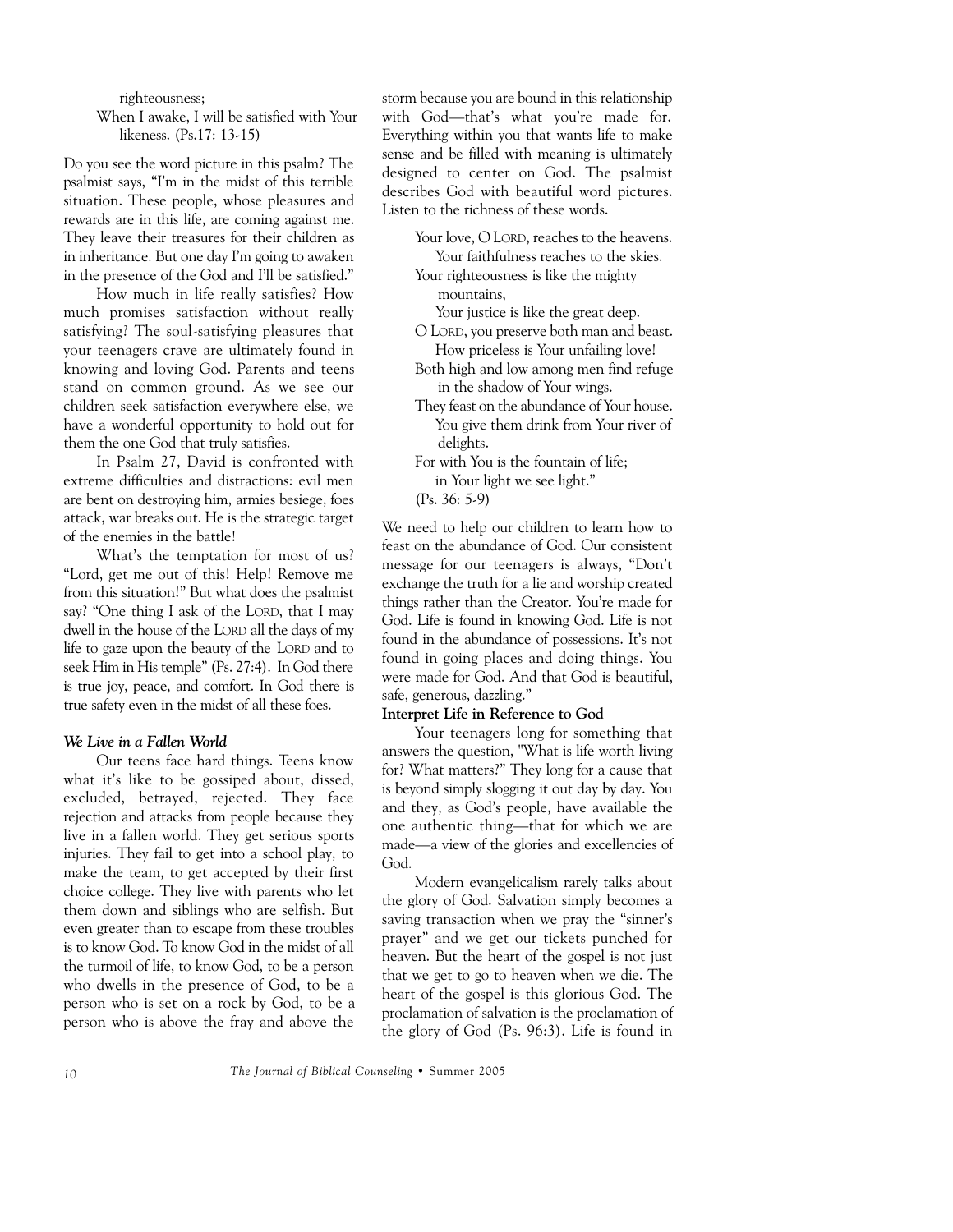understanding who I am as His child, redeemed by Christ. I am made for Him. I will find fellowship and meaning in life as I find Him. The heart of the "of the kingdom" is the King. That's the most important truth that your teenagers need to understand. Those big truths are worth living for and sacrificing for. There's a reason to say no to ungodliness and worldly passions. Great things about God will move our kids to nobility. They will become people who live extraordinary lives because they have gotten hold of the wonderful God.

Jesus says, "The kingdom of heaven is like treasure hidden in a field. When a man found it, he hid it again, and then in his joy went and sold all he had and bought that field" (Matt.13:44). That treasure absolutely dazzled him. "Nothing else in life matters. I must have that field!" That's what God is to be for our teenagers, as for us. Part of your calling as a parent every day is to give your children reasons to know our marvelous God.

We have a marvelous illustration of that in the life of Joseph. Think about Joseph's life experience. Terrible things happened to him throughout his life. He was repeatedly betrayed. But at the end of his life, he could say to his brothers, "You meant evil against me, but God meant good to bring about saving many people" (Gen. 45:5-7) What kept Joseph from becoming a bitter, angry, cynical, hardened man? Why didn't he take revenge upon his brothers when he had the opportunity? Because he had a clear lens through which he interpreted his life experience: the glory of the God of the Bible. If you want your children to interpret life correctly, you have to give them a dazzling vision.

We must interpret our circumstances in relation to God because no one sins from duty. We sin from pleasure. Part of our task is to help our teens understand that the pleasures of sin are fleeting. Solid joys and lasting pleasures belong to the people of God. As Augustine said,

## Great things about God will move our kids to nobility. They will become people who live extraordinary lives because they have gotten hold of the wonderful God.

## **Interpret Life Circumstances in Reference to God**

We must interpret our life circumstances in reference to God. Why? Because no one lives out of the circumstances of life. We live out of how we *interpret* those circumstances and how we respond. We must interpret in order to know how to *respond*. They key to right interpretation of the circumstances of life is the person and character of the God of the Bible. You can't interpret life properly without this God. The only thing that will enable our teens to interpret life properly is to be dazzled by God. The more they are dazzled by possessions, friendships, relationships, skills, achievements, the less they are equipped to interpret life correctly. When we prize what is of no ultimate value above what is ultimately valuable, we can't interpret life correctly. Part of our calling is to help our teenagers go through life and interpret the circumstances and conditions of life correctly.

"We were made for God and will be restless until we find our rest in Him."

If we are going to hold this vision out for our teens, then we have to be dazzled by God ourselves. You can't give away what you don't have. We have to be people who continually keep God before us. We must interpret our lives through the lens of the glory and wonder of who He is. We need to be people who are dazzled ourselves so that our hearts overflow with the wonder of the glory of God.

In my observation, from speaking with thousands of mothers and fathers, parents rarely hold out the glory and wonder of God for their teens. Instead, they feed teen idols by giving them an over-abundance of material things. Families don't even have time to have meals together, let alone have prayer or family worship. Outside activities keep us running in all directions. The people of God track right along with those in our culture who search for